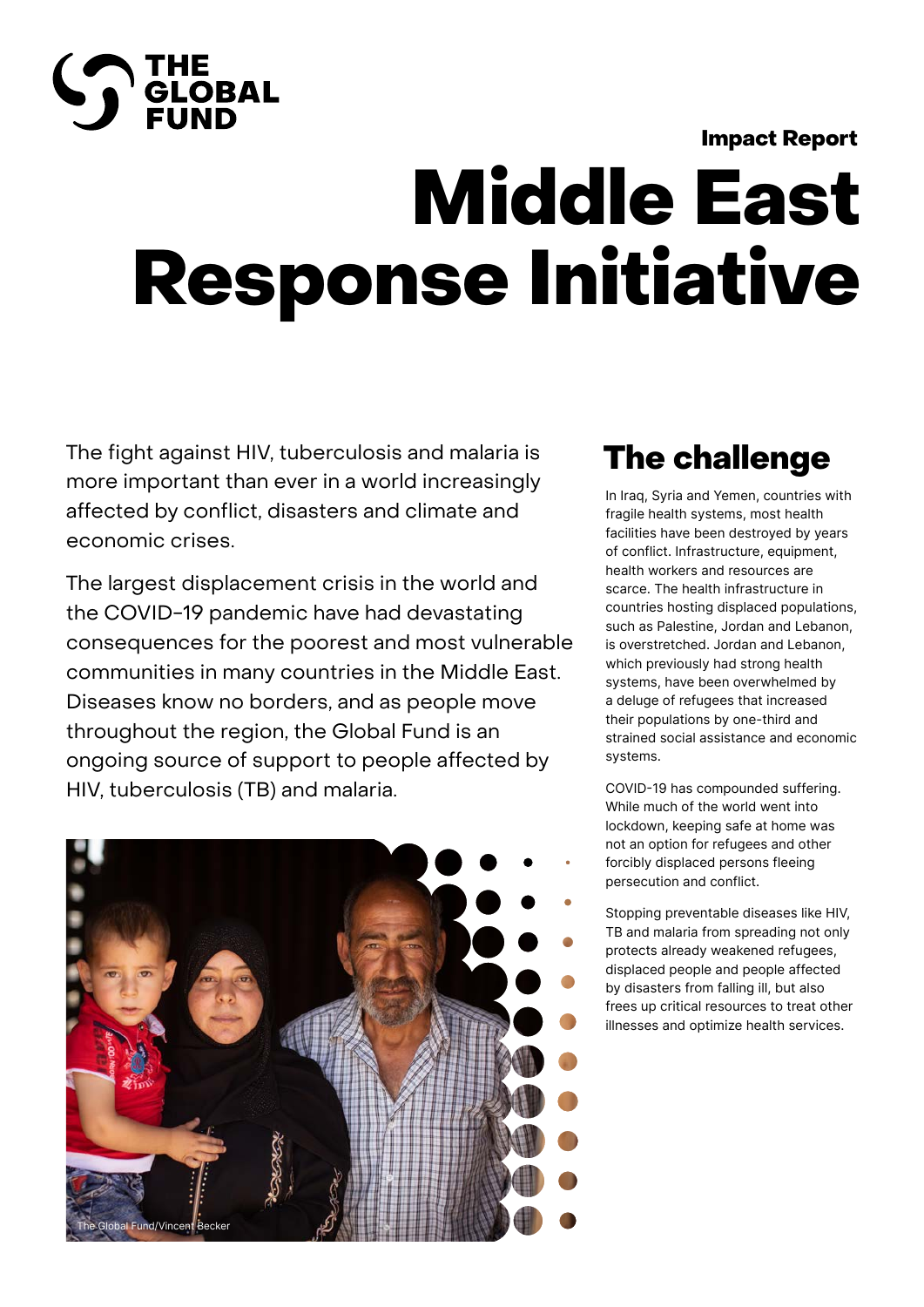## Our response

The Global Fund launched the Middle East Response Initiative (MER) in 2017 to better respond to the complex and acute emergency situations in many countries in the Middle East.

MER is designed to provide essential HIV, TB and malaria services to key and vulnerable populations including refugees, internally displaced people, women and children in Iraq, Palestine, Syria, Yemen, Jordan and Lebanon.

MER brings together the Global Fund's investments in these countries under a consolidated grant management platform implemented by the International Organization for Migration (IOM). The aim of combining multiple programs is to bring greater value for money, reach more vulnerable populations and support stronger regional partnerships that can deliver health services in conflict-affected and hard-to-reach areas.

#### Countries supported through the Middle East Response Initiative





Syrian refugees in Zaatari refugee camp in Jordan receive prevention education, diagnosis and treatment for TB through the Middle East Response Initiative. Over 18,000 children are enrolled in Zaatari's 32 schools. With more than 60 babies born every week, the camp is home to increasing numbers of Syrian children who have never lived in the country their families fled. The Global Fund/Tanya Habjouqa/Panos

## Our results

The Global Fund has committed almost US\$311 million in funding to the countries that make up the MER regional portfolio. To mitigate the impact of the COVID-19 pandemic on HIV, TB and malaria and support formal and community systems for health in their pandemic response, the Global Fund has also approved over US\$24 million since 2020 through our COVID-19 Response Mechanism. This has helped MER countries to procure personal protective equipment, oxygen plants, diagnostic tests and tools.

The initial Middle East Response grant (2017-2018) supported TB and HIV interventions in Syria, Jordan, Lebanon and Yemen (Yemen is the only country implementing malaria interventions under MER). The grant also included HIV and TB services to Palestinian refugees in Lebanon. Programs in Iraq were managed as a stand-alone emergency TB grant to avoid any interruption of services and ensure continuity of critical services that were covered under previous grants.

The second Middle East Response grant (2019-2021) continued to support activities in Syria, Iraq and Yemen, and in support of Syrian and Palestinian refugees in Jordan and Lebanon. The grant also supported key and vulnerable populations in Lebanon and focused on providing TB diagnosis and treatment services in Iraq.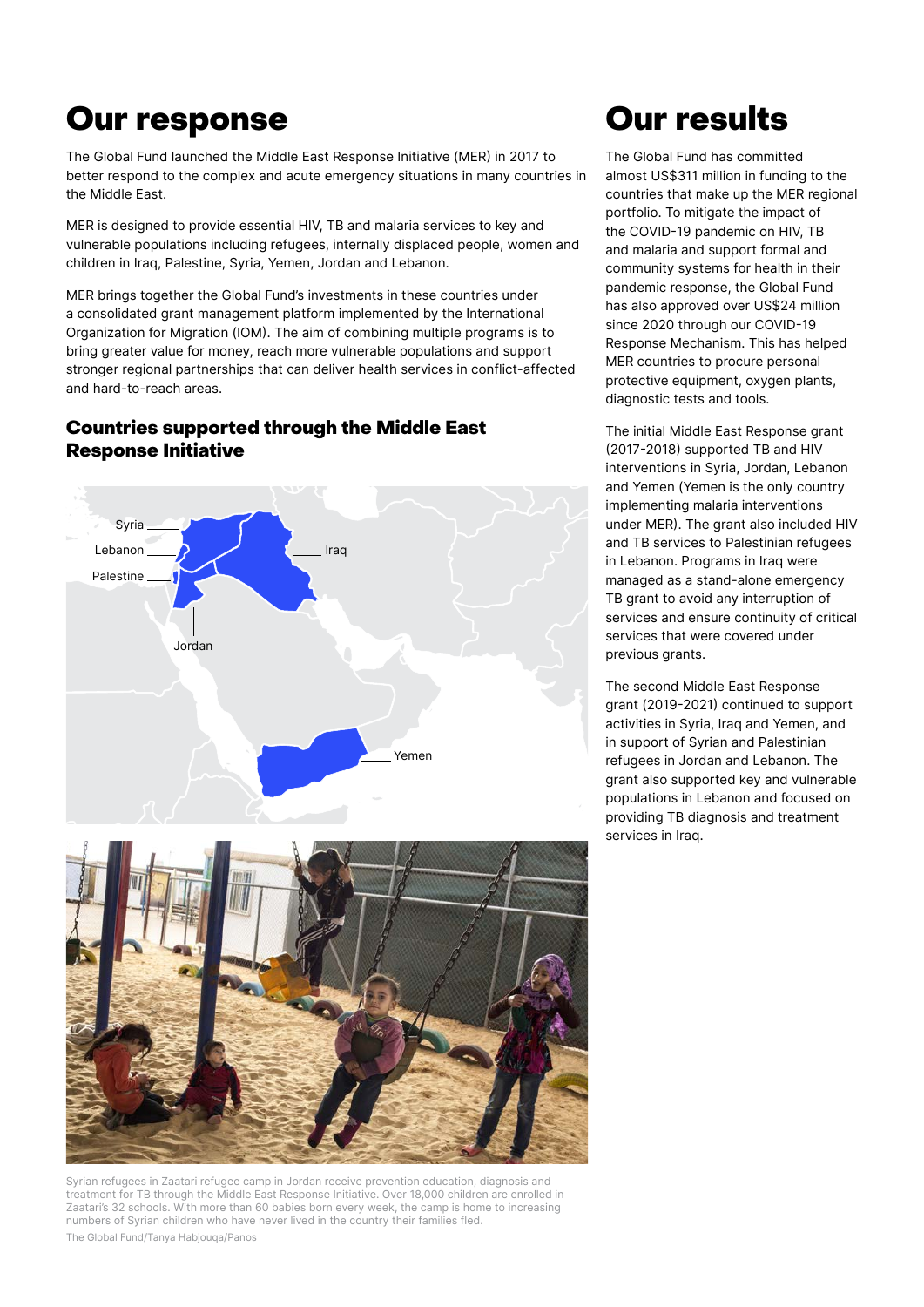### Impact in countries covered by MER 2017-2020



3.9 million

mosquito nets distributed

lives saved by health programs supported by Global Fund partnership



#### **Deaths from AIDS, TB and malaria in MER countries Coverage of treatment and prevention interventions in MER countries**

78,000

TB cases notified



Tuberculosis: % of TB treatment coverage

TB

- **632 people with drug-resistant TB (DR-TB) began second-line treatment (2017-2020)**
- **At least 85% TB treatment success rate (2019, in countries with available data)**
- **5 countries successfully transitioned to all-oral DR-TB treatment**

The TB burden across Iraq, Palestine, several co Syria, Yemen, Jordan and Lebanon is are aff estimated to be about 30,000 cases per year. Two countries – Iraq and Yemen – represent 83% of these cases. B burden across iraq, Palestine,

The Global Fund partnership is focused on improving service coverage for TB in hard-to-reach areas and among refugees and displaced people, increasing detection of DR-TB cases and expanding the availability of TB prevention, care and control in urban "TB hot spots" of big cities and refugee camps.



- **5,073 people on antiretroviral therapy (ART) for HIV (2020)**
- **97% (Lebanon), 82% (Syria), 41% (Yemen), 38% (Jordan): the percentage of people living with HIV who know their status (2020)**
- **No major disruptions in accessing ART services despite COVID-19 pandemic and lockdowns**

Several countries in the Middle East AIDS-related deaths are affected by concentrated HIV epidemics among key populations, with low prevalence in the general population. We are supporting activities to strengthen HIV data collection and reporting to better understand subnational epidemics. We also continue to invest in scaling up high-impact HIV prevention measures for key and vulnerable populations, improving HIV testing coverage and community outreach, and expanding HIV treatment for those who need it.  $\mathop{\text{naic}}$  East  $\qquad$  ma



**40% fewer malaria deaths in Yemen in 2020 compared to 2002**

94,000

people tested for HIV

- **61% of people in Yemen with access to long-lasting insecticidal nets (2020)**
- **97% of people with suspected malaria receive a diagnostic test (2020)**

Yemen is the only country implementing malaria interventions as part of MER. The country has the highest rate of malaria prevalence in the Eastern Mediterranean region, and the disease remains a major public health concern, particularly given the recently reported incursion of Anopheles stephensi – an invasive species of malaria vector well-adapted to urban environments which could spread the disease to inner-city areas.

Through the MER grant, the Global Fund supports prevention and reduction of the impact of malaria outbreaks through early detection and timely implementation of vector control and case management.